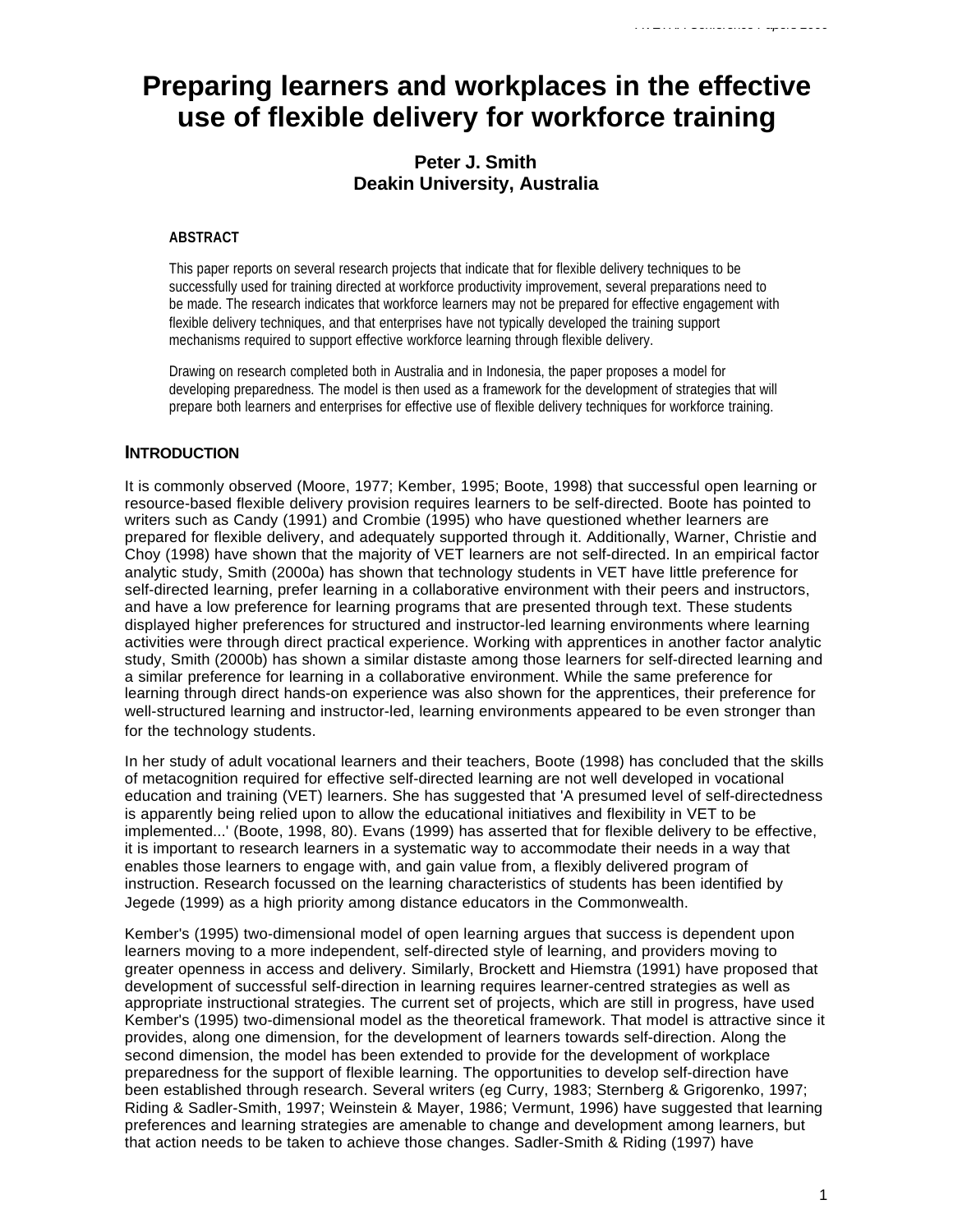suggested instructional materials and methods can be structured to assist learners to adopt new strategies, or to modify existing ones, and Boote (1998) has suggested that programs directed at learning to learn will be useful. At the same time, research on workplace learning contexts (Unwin & Wellington, 1995; Fuller, 1996; Brooker & Butler, 1997; Calder & McCollum, 1998; Harris et al., 1998) suggests strongly that workplace attention to training policies, culture, processes and structures can provide considerably enhanced support for enterprise-based learning.

This paper draws on four of our research focuses to develop enterprise-based strategies for effective use of flexible delivery techniques for workforce training.

### **RESEARCH FOCUS ONE - AUSTRALIAN VOCATIONAL LEARNER PREFERENCES**

In research with large samples of VET learners, Smith (1999, 2000a, 2000b) demonstrated that learners exhibit:

- a low preference for self-directed learning.
- ü a high preference for learning in contexts that are instructor-led, where the program of instruction is well-organised, and where expectations of learners are made very clear by the instructor,
- a strong preference for learning in social environments, where there were warm and friendly relationships established between the learner and the instructor, and with other learners.

Although little other research is available on the learning preferences of VET learners, Beckett (1997) has observed that collegial contexts for learning have been a hallmark of VET instruction, and calls into question whether flexible delivery without considerable human instructor support can be successful. Smith (1999, 2000a, 2000b) concluded that VET learners were characterised by a fielddependent style (Witkin et al., 1977) with a need for structure in learning and a preference for social contexts rather than independence. He drew attention to the need to develop strategies to assist these learners to achieve an independent and self-directed approach (Kember, 1995) in a flexible learning context. Similarly to Boote (1998), Smith observed that the skills of metacognition were necessary among VET learners if effective engagement with flexible delivery in the workplace was to occur. The capability to successfully learn from others through social mediation has been observed by Brookfield (1985), though, as a legitimate and well-used strategy among successful self-directed learners.

### **RESEARCH FOCUS TWO - ASIAN VOCATIONAL LEARNERS**

Working in an Indonesian context, Smith, Polgar and Suwarna (1996) showed that training and management personnel in Indonesian private sector enterprises did not feel that their workforces were ready for any form of independent learning. To the contrary, the majority view expressed was that instructor-led training was necessary. Also working with Chinese vocational learners in higher education, Smith and Smith (1999) have shown among these students a preference for learning programs to be structured by the teacher, rather than structured through self-direction. More recently, Smith (2000) has shown, at university level, that Chinese vocational learners of different nationalities (i.e. Malaysian, Hong Kong, Singapore) have varying degrees of these characteristics but, nevertheless, are still typified by a preference for instructor-led, well structured programs. Working with a more heterogeneous group of Asian learners, Andrews, Dekkers and Solas (1998) have established the same characteristics.

# **RESEARCH FOCUS THREE - THE WORKPLACE CONTEXT**

This research (Smith, 2000b) investigated the support structures in place within Australian small and medium sized enterprises to support workplace learning. Our findings indicated that little support was provided in terms of:

- Clear and supportive training policies.
- Identifiable training structures and training personnel.
- Development of training personnel to support:
	- $\rightarrow$  Development of self-directed learning
	- $\rightarrow$  Acquisition of skills and concepts necessary for workplace productivity, and
	- Development of a community of practice with shared learning experiences, work experience, and development of common work values.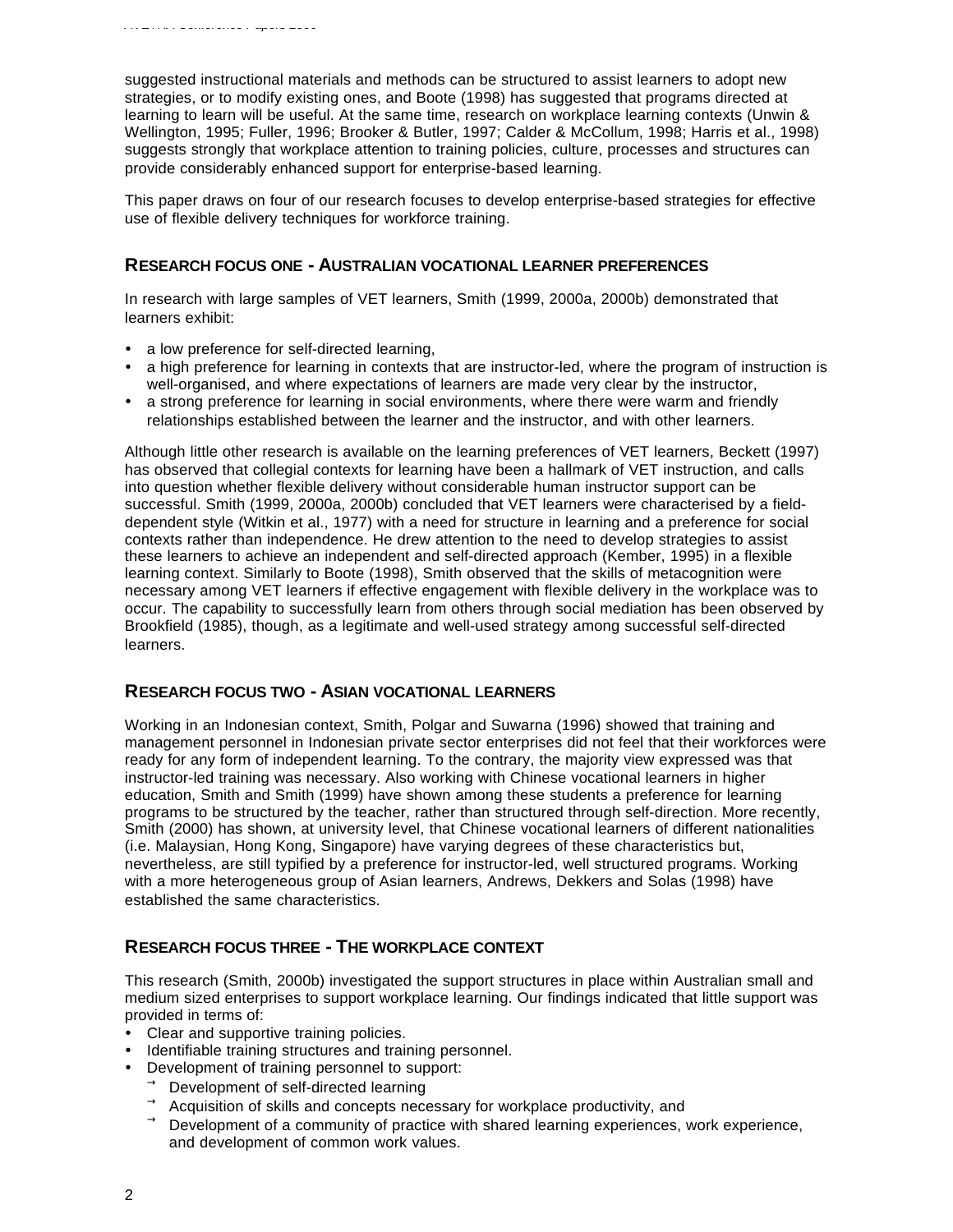Recent work by Brooker & Butler (1997) has also shown that there is room to doubt the effectiveness of support for apprentice learners in the workplace. Through interviewing apprentices and their trainers in Australian workplaces, Brooker & Butler (1997) have shown that apprentices rated highly those pathways to learning that involved structured learning and assistance from another more expert worker. Feedback on their work from more expert workers was highly valued. Brooker & Butler showed that learning or practising alone were not favoured pathways. These findings are consistent with Smith's (1999, 2000a, 2000b) findings that VET learners prefer structure and a social context for learning, but assign a low preference to independent learning.

Brooker & Butler's work also involved a detailed analysis of the learning structures put into place by six varied workplaces that employed apprentices. The findings of that part of their analysis indicated that only one of the six enterprises was able to outline a complete structure of training for their apprentices. Although all of the other five enterprises had incorporated some support structures for apprentice learners, there was considerable diversity in a context that none had well-developed structures. A summary of the interviews with trainers identified that workplaces were characterised by unstructured training, an expectation that the initiative to learn would come from the apprentice, apprentices work alone, that production imperatives often overtake learning objectives, and that feedback is only given on a completed job. These findings have been confirmed in other workplace research by Harris *et al*. (1998) and Smith (2000b). In the United Kingdom, Calder & McCollum (1998) have made similar remarks, particularly in the case of smaller enterprises. A study in Australia by the Victorian Office of Training and Further Education (1997) has shown a strong preference among small business operators for on-the-job training, but little commitment by those businesses towards learner support or the development of structures to support learning.

Evidence from these three research focuses, and from the broader research literature suggests then, that a combination of forces are in place that are likely to reduce the effectiveness of flexible delivery for the development of skills in the workplace. These forces are:

- A low preference among VET learners and Asian learners for independent learning, and a high preference for structured training in a social context (Smith, 1999, 2000a, 2000b; Smith & Smith, 1999);
- A need for the development of skills for self-directed and independent learners among VET learners (Boote, 1998);
- Poorly developed training and training support structures in the workplace (Brooker & Butler, 1997; Harris et al., 1998: Calder & McCollum, 1998; Smith, 2000b).

The current paper reports now on the development of a model to identify and provide the strategies required to prepare both learners and workplaces for training programs provided through flexible delivery.

#### **DEVELOPMENT OF SPECIFIC STRATEGIES**

The model developed to identify and prepare strategies for effective use of flexible delivery and flexible learning in the workplace is shown in its barest form, at Figure 1 below.

The simple version of the model is shown as Figure 1, and provides for two dimensions of preparedness, each of which is associated in the model with a Development Space. The Development Space for learner preparation draws on our factor analytic studies (Smith, 1999, 2000a, 2000b) to prescribe three focuses for the development of preparedness. The first focus suggests that learner development be concentrated on assisting learners to be effective in a learning environment where the instructor provides less structure to the learner in terms of program detail, sequencing, tasks and learning outcomes. The second focus relates to the development of self-directed learning where the learner is able to set learning goals, and take responsibility for monitoring and adjusting that learning. The third focus provides for the learner to develop a stronger engagement with and liking for a wider range of learning presentation modes, such that learning is pursued and appropriated from a wider range of sources and types of material.

Within that framework of the three focuses for preparedness, specific characteristics for development are shown within the learner development space in the proposed model. These specific characteristics are adapted from the Kember (1995) model, but developed further through an analysis of the available literature. Continuing with the Kember (1995) and Brockett and Hiemstra (1991) twodimensional models, the second dimension is one of workplace preparedness for effective flexible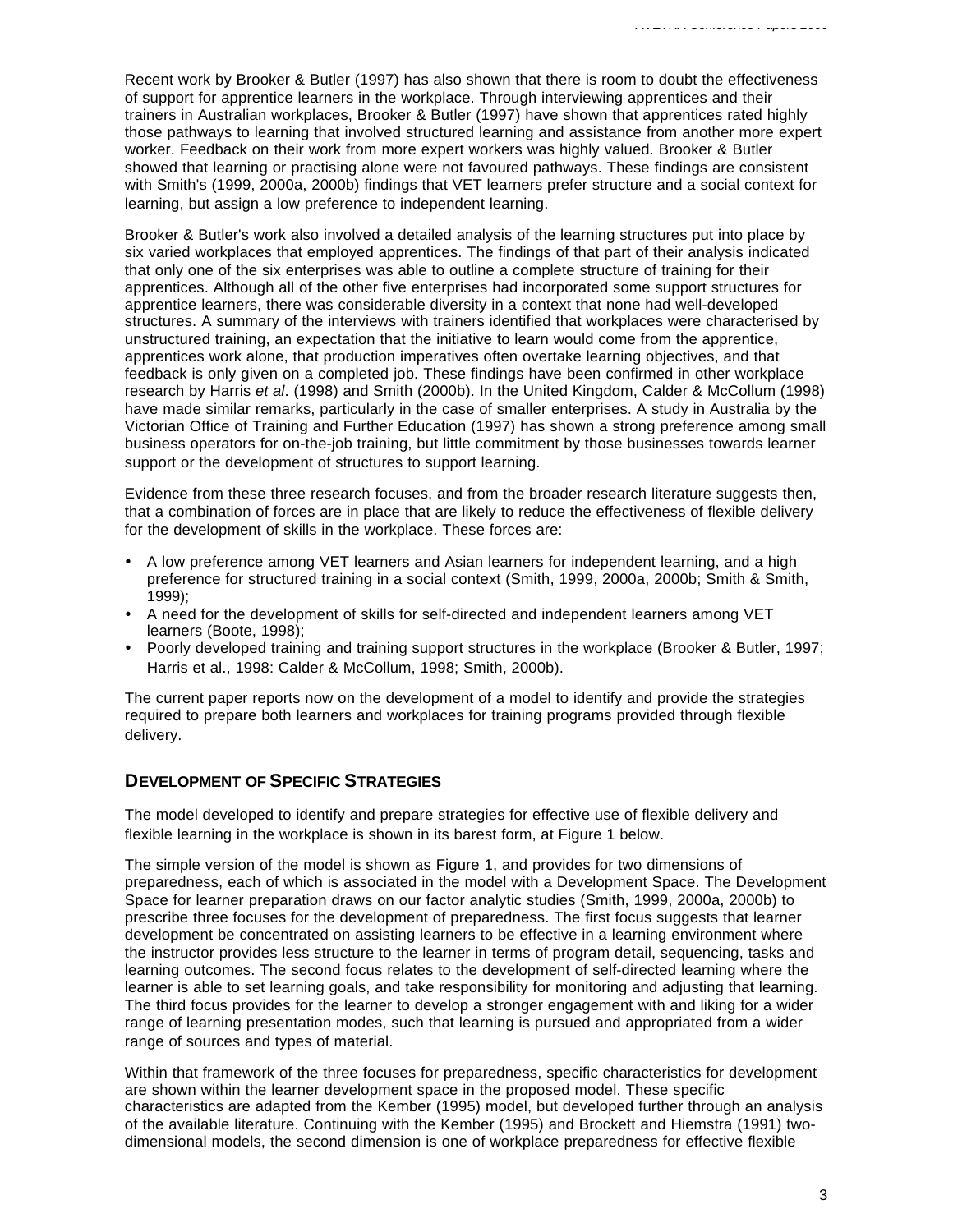learning, and is portrayed at right angles to the first dimension. Associated with that dimension is the Workplace Development Space. Three focuses have been identified from the literature as describing the major components of workplace preparation. The first focus is the development of clear workplace training policies, while a second focus provides for the development of training structures within the workplace. The third focus relates to the trainer development needed to support the learner development processes identified as self-directed learning, acquisition of skills and concepts, and participation in a community of practice.

| <b>Learner Development Space</b>                                                                                                                                                                                               | <b>Strategy Space</b>                                                                                                                                                                                                                                                                            |
|--------------------------------------------------------------------------------------------------------------------------------------------------------------------------------------------------------------------------------|--------------------------------------------------------------------------------------------------------------------------------------------------------------------------------------------------------------------------------------------------------------------------------------------------|
| Focuses on:<br>Development towards learning with<br>less trainer provider structure<br>Development towards self-directed<br>learning<br>Develop skills and concepts through<br>a range of learning strategies and<br>materials | Identifies specific strategies for<br>development of learner and workplace<br>preparedness for flexible delivery                                                                                                                                                                                 |
|                                                                                                                                                                                                                                | <b>Workplace Development Space</b><br>Focuses on:<br>Development of clear training policies<br>Development of training structures<br>Development of trainer skills to<br>support:<br>Self-directed learning<br>Acquisition of skills and concepts<br>Participation in a community of<br>practice |

|  |  |  | Figure 1: A model for the development of effective flexible delivery in the workplace |  |  |
|--|--|--|---------------------------------------------------------------------------------------|--|--|
|--|--|--|---------------------------------------------------------------------------------------|--|--|

The relationship between these identified focuses and those described in the Kember (1995) model is not as strong as with the learner preparation dimension. Kember's model was developed to describe the characteristics of higher education institutions, and was concerned with entry requirements, timetabling, access and program start and finish rigidity. These components do not readily translate to the workplace learning and production context. However, the Brockett and Hiemstra (1991) model provides for learning contexts broader than higher education. The focuses shown in the model and the specific items to be addressed within the workplace development space have been drawn from the present research and the literature. The supporting strategies are discussed later in this paper.

Our research and practice in the workplace has focussed on the development of very specific strategies to ensure effective flexible delivery for enterprise training. These strategies are brought together within the Strategy Space of the model.

# **DEVELOPMENT OF SPECIFIC STRATEGIES**

*AVETRA Conference Papers 2000*

Within the Strategy Space of the model, the specific strategies are developed to provide for learner and for workplace development that will enable preparedness for flexible delivery to be effective. We have developed a total of seventy-nine strategies, categorised into those designed to develop learner preparedness for effective flexible delivery in the workplace; and a separate set of strategies designed to enhance workplace preparedness for flexible delivery.

Within the strategies for learner preparation, the strategies are further categorised into those designed to develop self-directed learning; those to develop skills; and those to develop a community of practice. The strategies for workplace preparedness are also further separated into those relating to development of training policies; specific strategies to develop training structures; and a set of trainer development strategies.